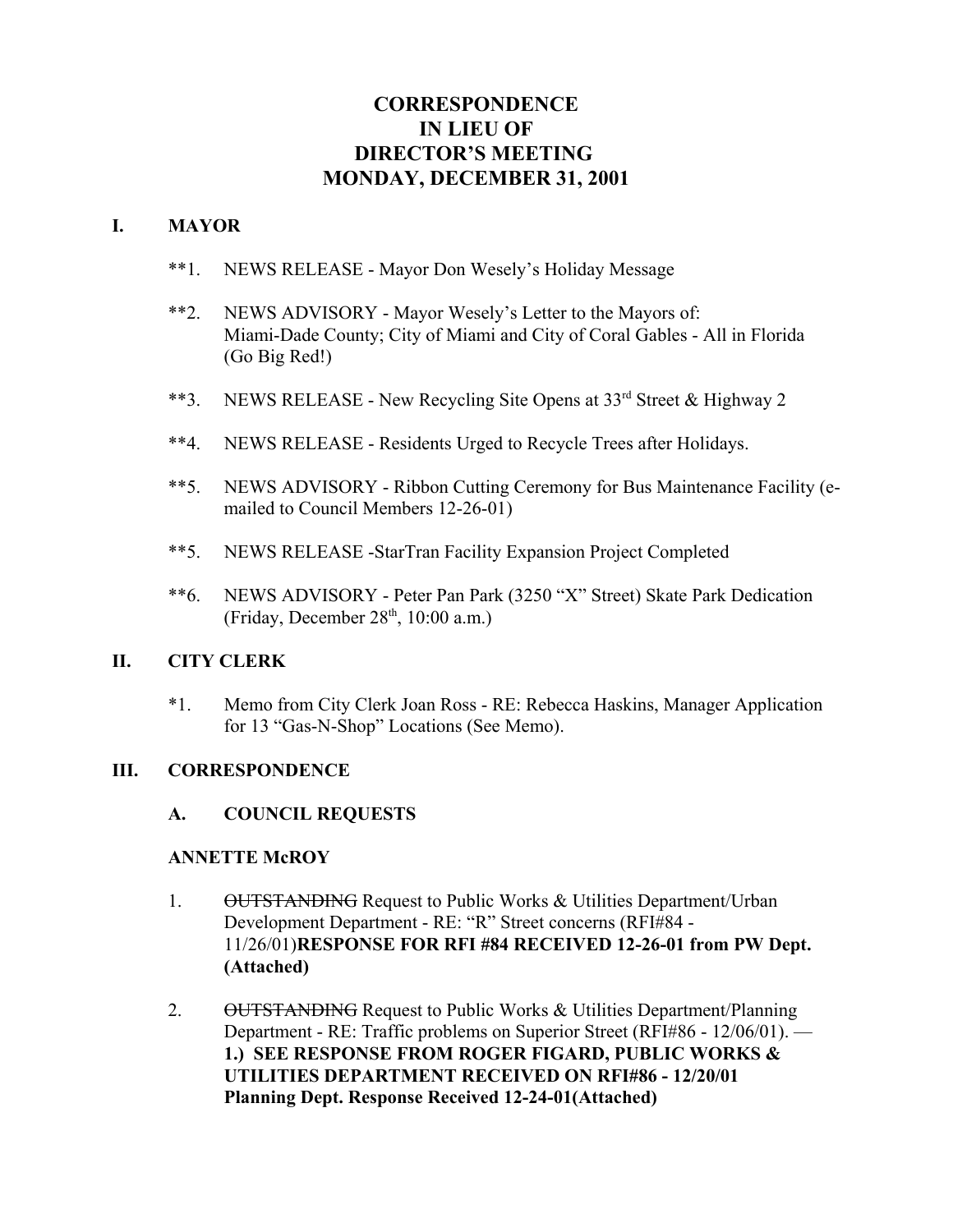- 3. Request to Public Works & Utilities Department RE: The process to get street paved, if it is not already listed as a future paving district (RFI#87 - 12/20/01)
- 4. Request to Health Department/PRT Team RE: The landlord-owned property at 3133 "R" Street (RFI#88 - 12/21/01)
- 5. Request to Aging Department RE: Aging Department & Heritage Gift Shop (RFI#89 - 12/21/01)

### **JONATHAN COOK**

1. Request to Public Works & Utilities Department - RE: Speed Limit on Coddington (RFI#63 - 12/19/01) **RESPONSE RECEIVED on RFI #63 from Public Works Dept on 12-26-01 (Attached)**

### **TERRY WERNER**

- 1. OUTSTANDING Request to Parks & Recreation Department RE: What are the Boy Scouts charged for leasing Mahoney Park for Christmas light displays (RFI#33 - 12/11/01) **RESPONSE RECEIVED on RFI #33 from Parks & Recreation Department on 12-27-01 (Attached)**
- 2. OUTSTANDING Request to Law Department RE: Can we introduce an ordinance prohibiting video slot machines in the City of Lincoln (RFI#35 - 12/11/01) **RESPONSE RECEIVED from the Law Department on December 26, 2001 for RFI #35** - **(Attached)**

## **JON CAMP**

\*1. E-Mail from Ron Aames to Jon Camp - RE: Opposed to Cellular Phone Tower near 84<sup>th</sup> & South Street (See E-Mail).

## **B. DIRECTORS AND DEPARTMENT HEADS**

### **FINANCE**

\*\*1. Report of the Annual Actuarial Valuation of the City of Lincoln Police & Fire Pension Fund (August 31, 2001)

### **FIRE**

**\*\*1.** Letter from Chief Spadt thanking Council for their Support of the Lincoln Fire & Rescue Department's Urban Search and Rescue Team's response to the September  $11<sup>th</sup>$  New York City Emergency. (A plaque of recognition was included and has been put on display in the Council Office)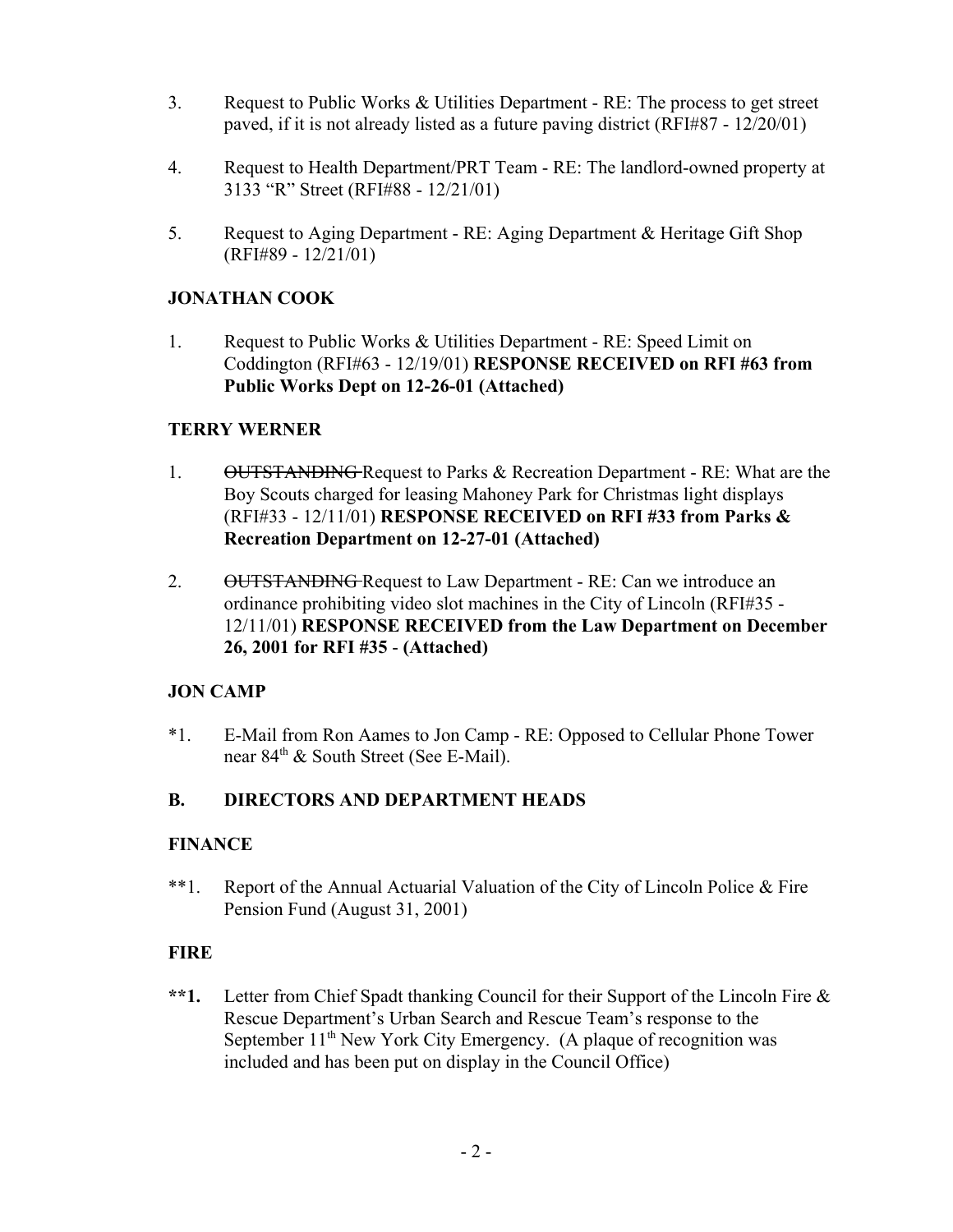### **HEALTH DEPARTMENT**

- \*1. NEWS RELEASE RE: Gift Of Carbon Monoxide Detectors For Families In Financial Need Provided By Combined Efforts Of Lincoln-Lancaster County Safe Communities/Safe Kids And Deeter Foundry - Environmental Health Steps and CO detectors Help Prevent Carbon Monoxide Poisonings (See Release).
- \*\*2. NEWS RELEASE RE: Cold Weather Tips For Pets (See Release).

#### **HUMAN SERVICES/JUSTICE COUNCIL**

\*\*1. Letter from Kit Boesch - RE: Family Violence Council (FVC) - FYI (See Material).

### **LIBRARY**

- \*1. DIRECTOR'S REPORT Lincoln City Libraries Statistical Report Monthly Categorical Report - Fund Balances - November 2001.
- \*\*2. NEWS RELEASE RE: Meet the Library Bears (See Release).

### **PLANNING**

- \*1. Response Letters from Jason Reynolds to 5 people RE: Inquiry from the December 3rd, City/County Commons Meeting - The Southeast Lincoln/Highway 2 Subarea Plan or the road connections into Cheney (See Letters).
- \*\*2. Material from Kathleen Sellman RE: Comprehensive Plan Property Specific Proposals (Council copies placed in their Thursday packets on 12/20/01)(Copy of this material is on file in the City Council Office).

### **PLANNING COMMISSION FINAL ACTION . . . . .**

- \*1. Use Permit No. 142 (5,000 sq. ft. financial building No.  $84<sup>th</sup> \&$  Holdrege Streets) Resolution No. PC-00727.
- \*2. Final Plat No. 01001 Barrington Park Townhome 1st Addition (Old Cheney Road & South 80th Street) Resolution No. PC-00728.
- \*3. Final Plat No. 01027 Muff  $5<sup>th</sup>$  Addition (West C Street and Hanneman Drive) Resolution No. PC-00729.

### **PUBLIC WORKS**

- \*\*1. ADVISORY C.I.P. Water Main Project 700228
- **C. MISCELLANEOUS**